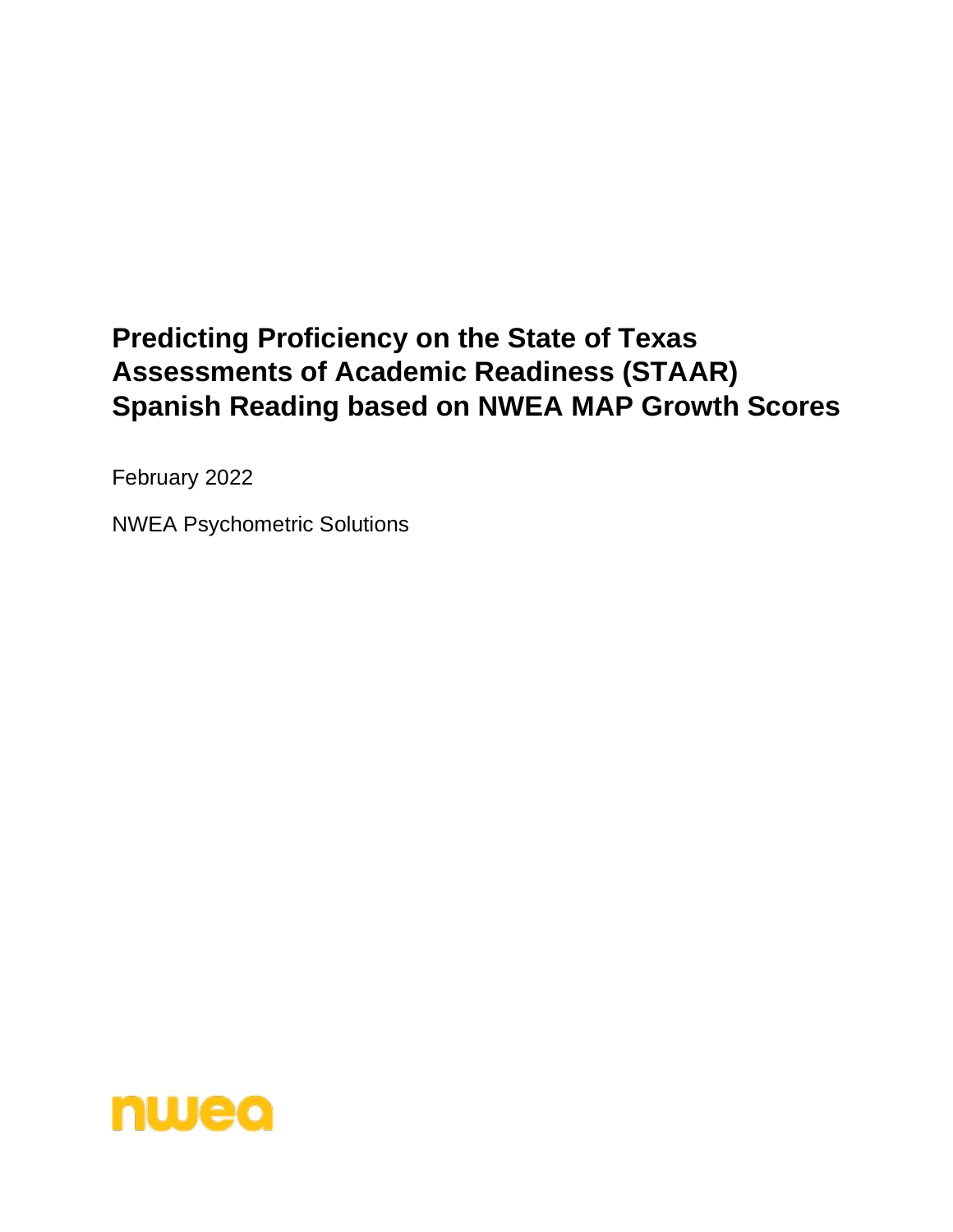#### **Linking Study Updates**

| Date       | <b>Description</b>                                                                         |
|------------|--------------------------------------------------------------------------------------------|
| 2022-02-07 | Initial study conducted for STAAR Spanish in grades 3–5 reading using<br>Spring 2019 data. |

**Acknowledgements:** This report benefited from the project management of Debbie Bauman, the statistical analysis of Sarah-Truclinh Tran and Rudraxi Majumdar, the editorial assistance of Kelly Rivard, and the psychometric leadership of Ann Hu. A special thank you to Shudong Wang for his expertise and support regarding the Spanish user norms. We appreciate all our colleagues at NWEA who assisted in partner recruitment and are grateful to all our partners who provided data for the study.

© 2022 NWEA. NWEA and MAP Growth are registered trademarks of NWEA in the U.S. and in other countries. All rights reserved. No part of this document may be modified or further distributed without written permission from NWEA.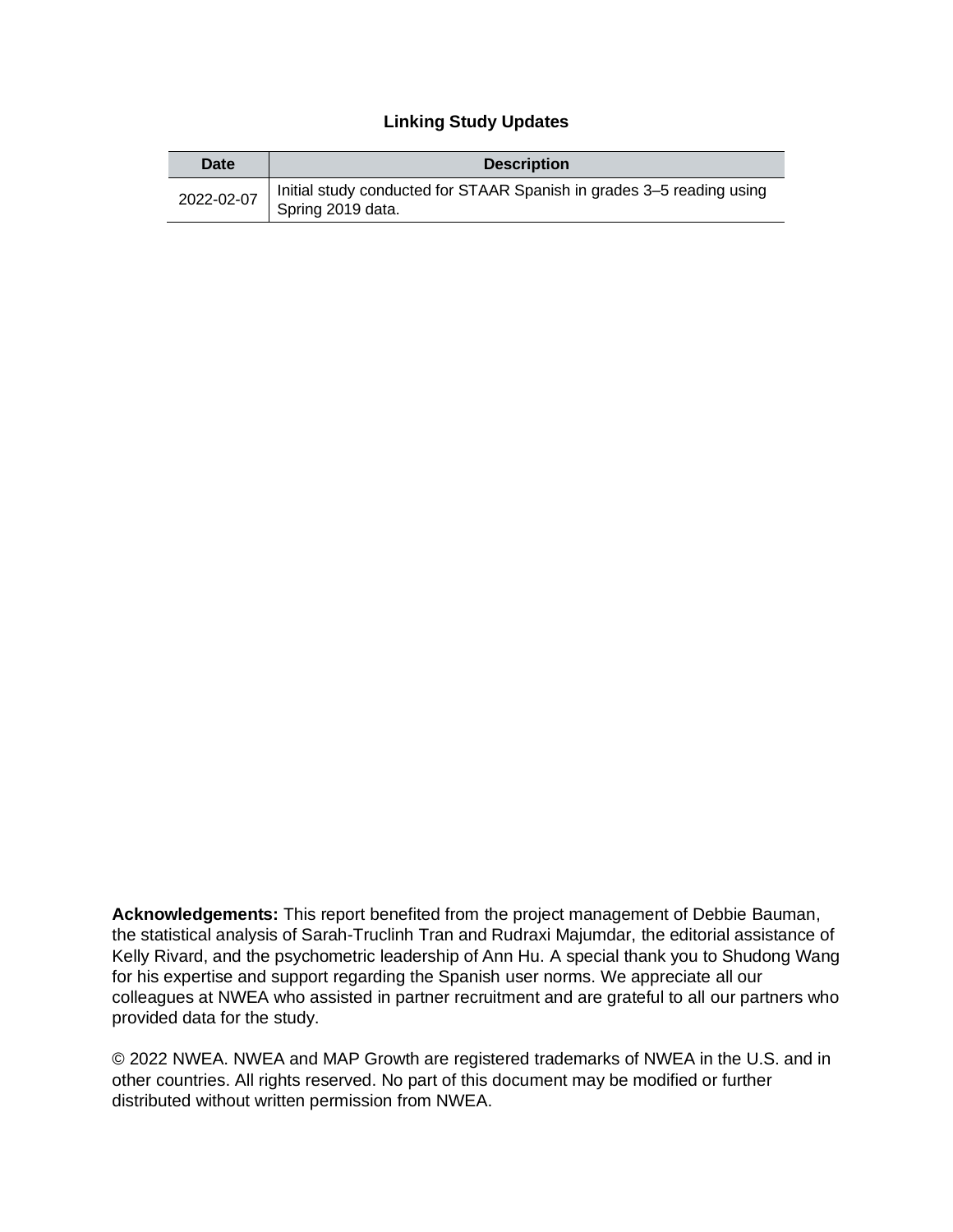## **Table of Contents**

# **List of Tables**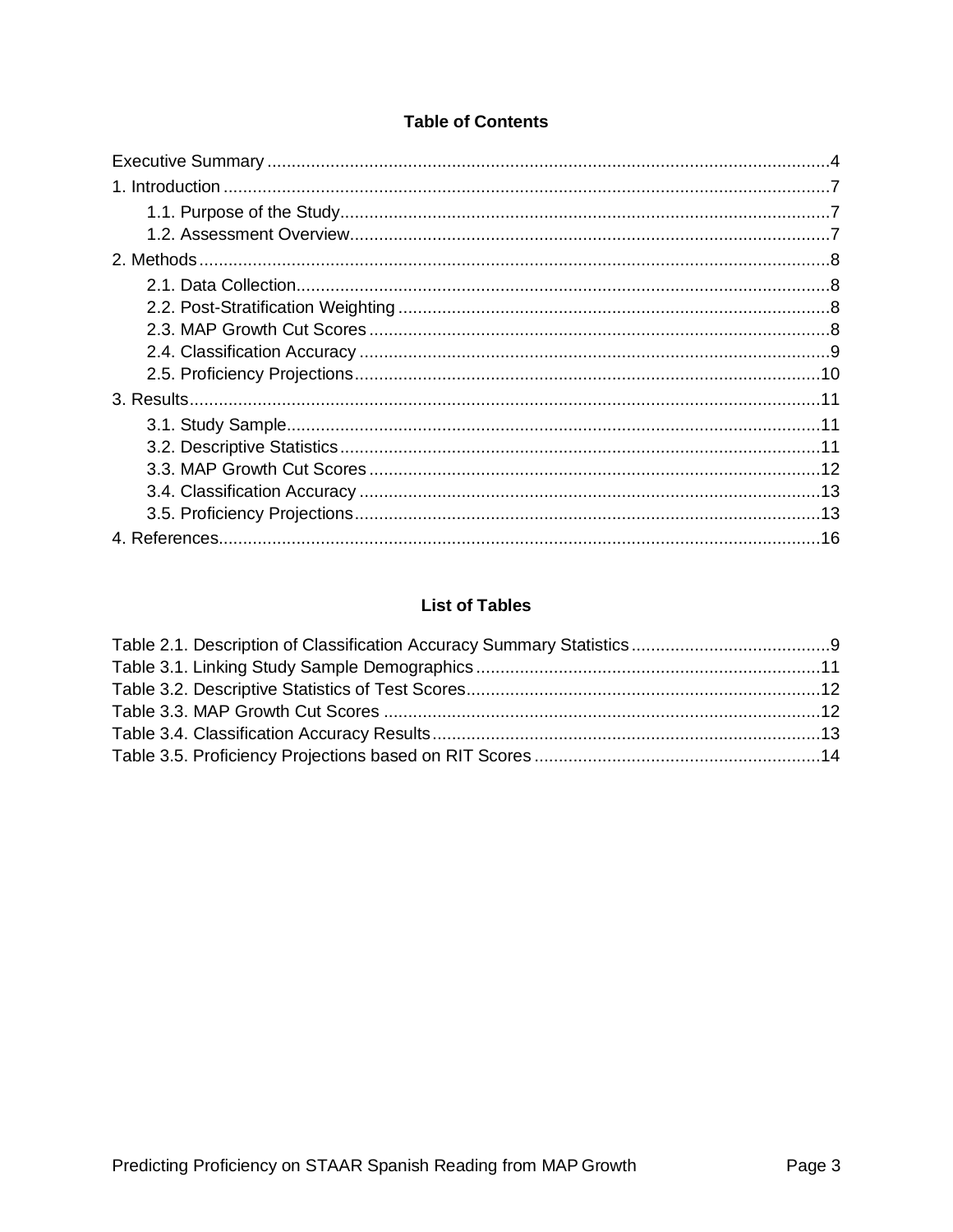# **Executive Summary**

<span id="page-3-0"></span>To predict student achievement on the State of Texas Assessments of Academic Readiness (STAAR) Spanish assessment in grades 3–5 reading, NWEA® conducted a linking study using Spring 2019 data to derive Rasch Unit (RIT) cut scores on the Spanish MAP<sup>®</sup> Growth™ Reading assessments that correspond to the STAAR Spanish performance levels. Educators can use this information to identify students at risk of not meeting state proficiency standards early in the year and provide tailored educational interventions.<sup>1</sup>

## **E.1. Proficiency Cut Scores**

Table E.1 presents the STAAR *Meets Grade Level* performance level cut scores and the corresponding MAP Growth RIT cut scores that allow teachers to identify students who are on track for proficiency on the state summative test and those who are not. For example, the *Meets Grade Level* cut score on the third-grade STAAR Spanish Reading test is 1444. A third-grader with a Spanish MAP Growth Reading RIT score of 193 in the fall is likely to meet proficiency on the STAAR Spanish Reading test in the spring, whereas a third-grader with a RIT score lower than 193 in the fall is in jeopardy of not meeting proficiency.

|                               |        |      | <b>Meets Grade Level Cut Scores by Grade</b> |      |
|-------------------------------|--------|------|----------------------------------------------|------|
| <b>Assessment</b>             |        | 3    |                                              | C    |
| STAAR Spanish Reading, Spring |        | 1444 | 1539                                         | 1582 |
| Spanish MAP<br>Growth Reading | Fall   | 193  | 203                                          | 203  |
|                               | Winter | 198  | 207                                          | 207  |
|                               | Spring | 199  | 208                                          | 209  |

| Table E.1. MAP Growth Cut Scores for STAAR Spanish Reading Proficiency |  |  |  |
|------------------------------------------------------------------------|--|--|--|
|                                                                        |  |  |  |

## **E.2. Assessment Overview**

The STAAR program includes Texas' state summative assessments aligned to the Texas Essential Knowledge and Skills (TEKS) curriculum. The STAAR Spanish assessment is aligned to the TEKS in Spanish and is administered to eligible students for whom a Spanish version of STAAR is the most appropriate measure of their academic progress. Based on their test scores, students are placed into one of four performance levels: *Did Not Meet Grade Level*, *Approaches Grade Level*, *Meets Grade Level*, and *Masters Grade Level*. The *Meets Grade Level* cut score demarks the minimum level of achievement considered to be proficient for accountability purposes.

The Spanish MAP Growth Reading tests were developed to help partners better understand what Spanish-speaking students know and are ready to learn. Like their English language counterparts, they are adaptive interim assessments aligned to state-specific content standards and administered in the fall, winter, and spring. Scores are reported on the RIT vertical scale with a range of 100 to 350.

<sup>1</sup> This study provides MAP Growth cut scores that predict proficiency on the STAAR Spanish Reading assessment in grades 3–5 only. They represent a higher level of achievement than universal screening cut scores designed to identify students with the most severe learning difficulties who may need intensive intervention. The Spanish MAP Growth Reading universal screening cut scores for grades K–8 are available in a separate report (He & Meyer, 2021).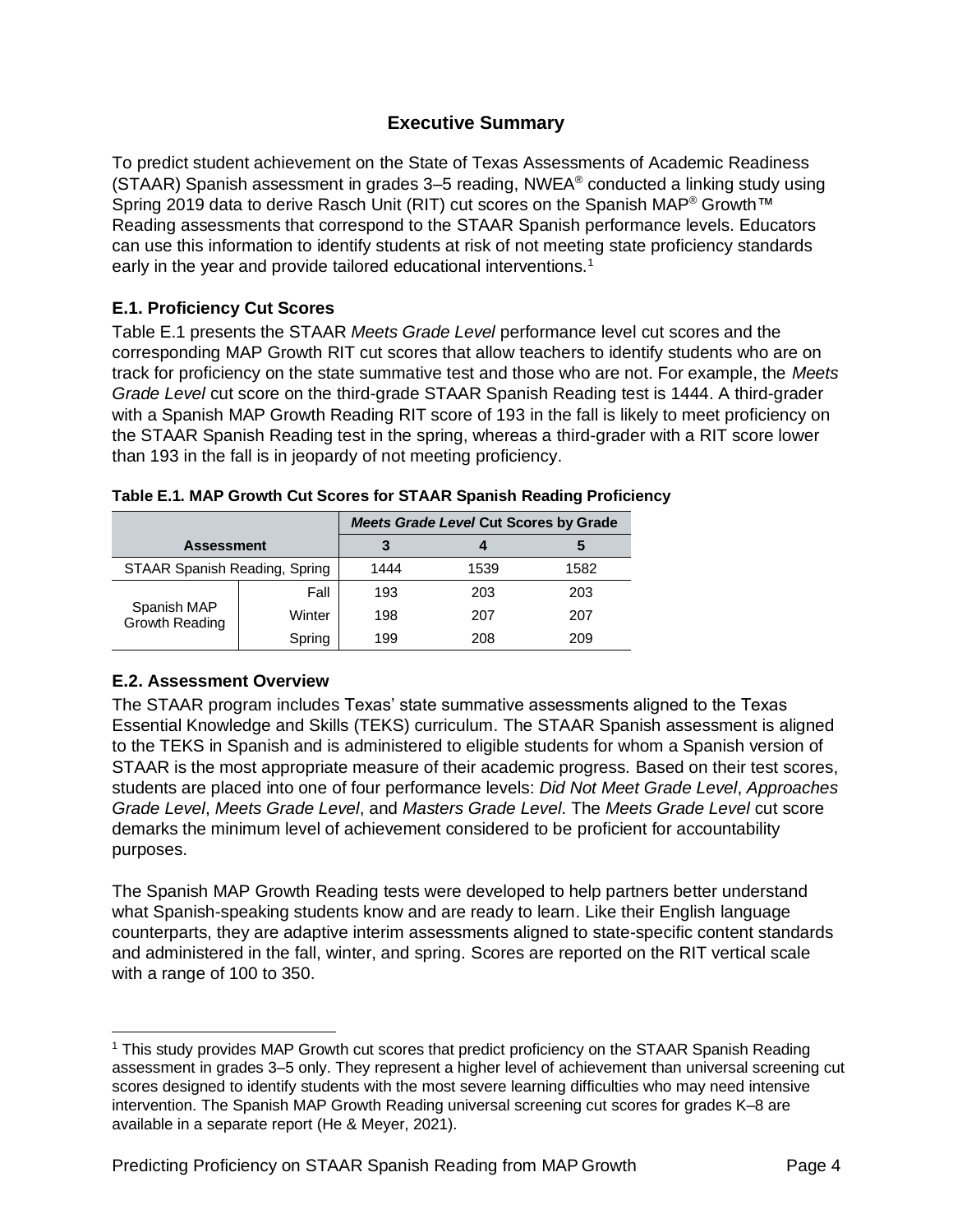The 2020 Spanish reading user norms used in this study provide basic contextual information about student performance in the fall, winter, and spring and growth between terms on the Spanish MAP Growth Reading assessments (NWEA, 2021). Given that the user norms were drawn from a limited pool of test events and are not nationally representative like the general MAP Growth norms, caution needs to be taken when the Spanish norms are used by partners who did not participate in the 2020 Spanish norms study.

#### **E.3. Linking Methods**

The equipercentile linking method was used to identify the spring MAP Growth scores that correspond to the spring STAAR Spanish performance level cut scores. MAP Growth fall and winter cut scores that predict proficiency on the spring STAAR Spanish test were then projected using the 2020 Spanish MAP Growth Reading growth norms that provide expected score gains across test administrations.

#### **E.4. Student Sample**

Table E.2 presents the number of Texas students from six districts and 70 schools who were included in the linking study sample. Only students who took both the Spanish MAP Growth Reading and STAAR Spanish Reading assessments in Spring 2019 were included. Despite having a sample size being below the usual threshold of 1,000 students, fifth grade was included in the study sample because of the robust correlation and classification accuracy statistics observed between the two assessments for this grade cohort.

#### **Table E.2. Linking Study Sample**

| Grade | #Students |
|-------|-----------|
| 3     | 1,148     |
| 4     | 1,015     |
| 5     | 763       |

The linking study sample is voluntary and can only include student scores from partners who share their data. Also, not all students in a state take MAP Growth. The sample may therefore be different from the general student population in important characteristics. To ensure that the linking study sample represents the state student population in terms of race, sex, and performance level distributions, post-stratification weighting was applied to statistically adjust the sample so it reflects the target population on these variables. As a result, the RIT cuts derived from the study sample can be generalized to any student from the target population. All analyses in this study were conducted based on the weighted sample.

## **E.5. Test Score Relationships**

Correlations between MAP Growth RIT scores and STAAR Spanish Reading scores range from 0.74 to 0.77, as shown in Figure E.1. These values indicate a high positive correlation among the scores, which is important validity evidence for the claim that MAP Growth scores are good predictors of performance on the STAAR Spanish Reading assessments.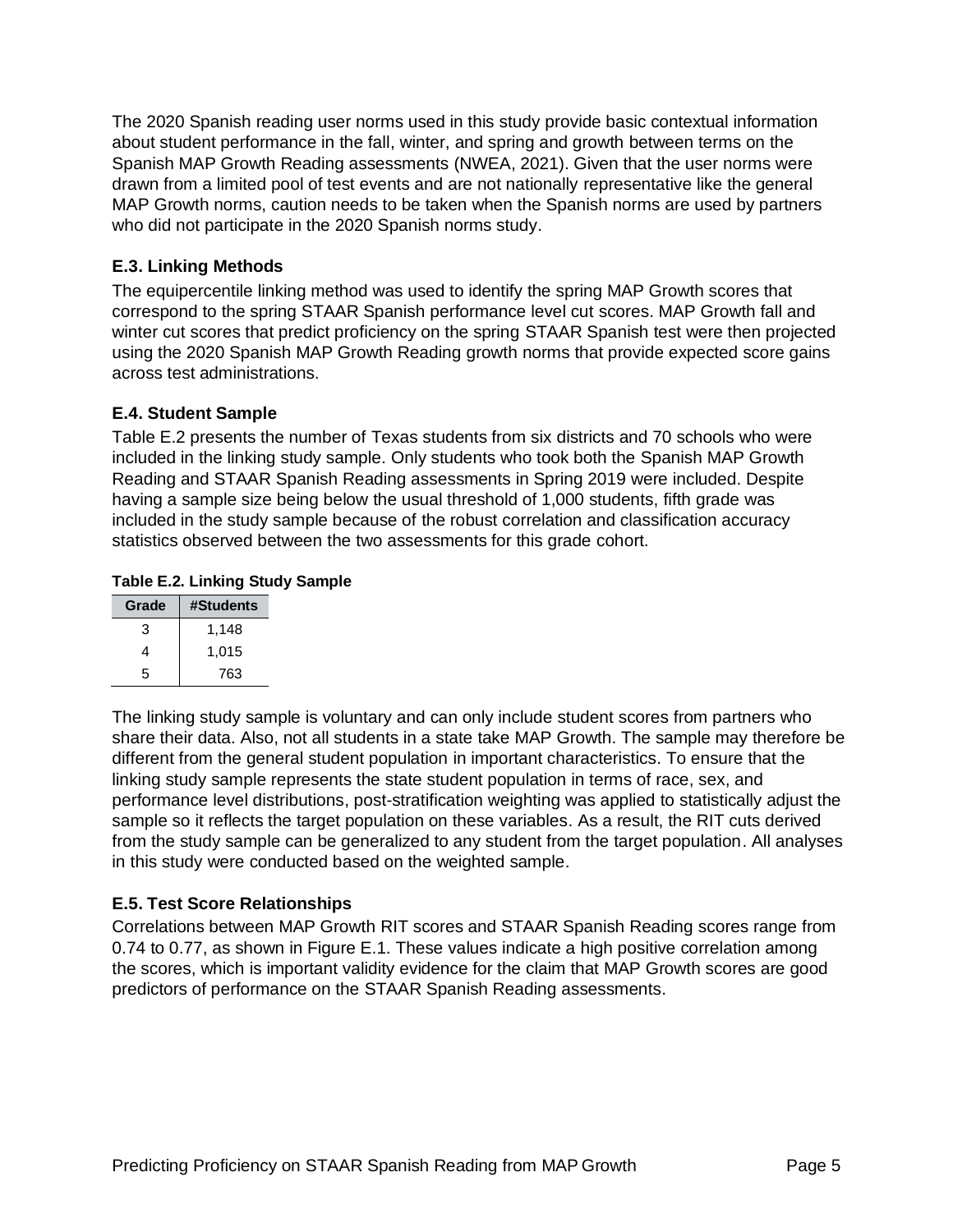

**Figure E.1. Correlations between Spanish MAP Growth Reading and STAAR Spanish Reading Test Scores**

## **E.6. Accuracy of MAP Growth Classifications**

Figure E.2 presents the classification accuracy statistics that show the proportion of students correctly classified by their RIT scores as proficient or not proficient on the STAAR Spanish Reading tests. For example, the third-grade Spanish MAP Growth Reading *Meets Grade Level* cut score has a 0.79 accuracy rate, meaning it accurately classified student achievement on the state test for 79% of the sample. The results range from 0.79 to 0.82, indicating that RIT scores are good at identifying student proficiency on the STAAR Spanish Reading tests.



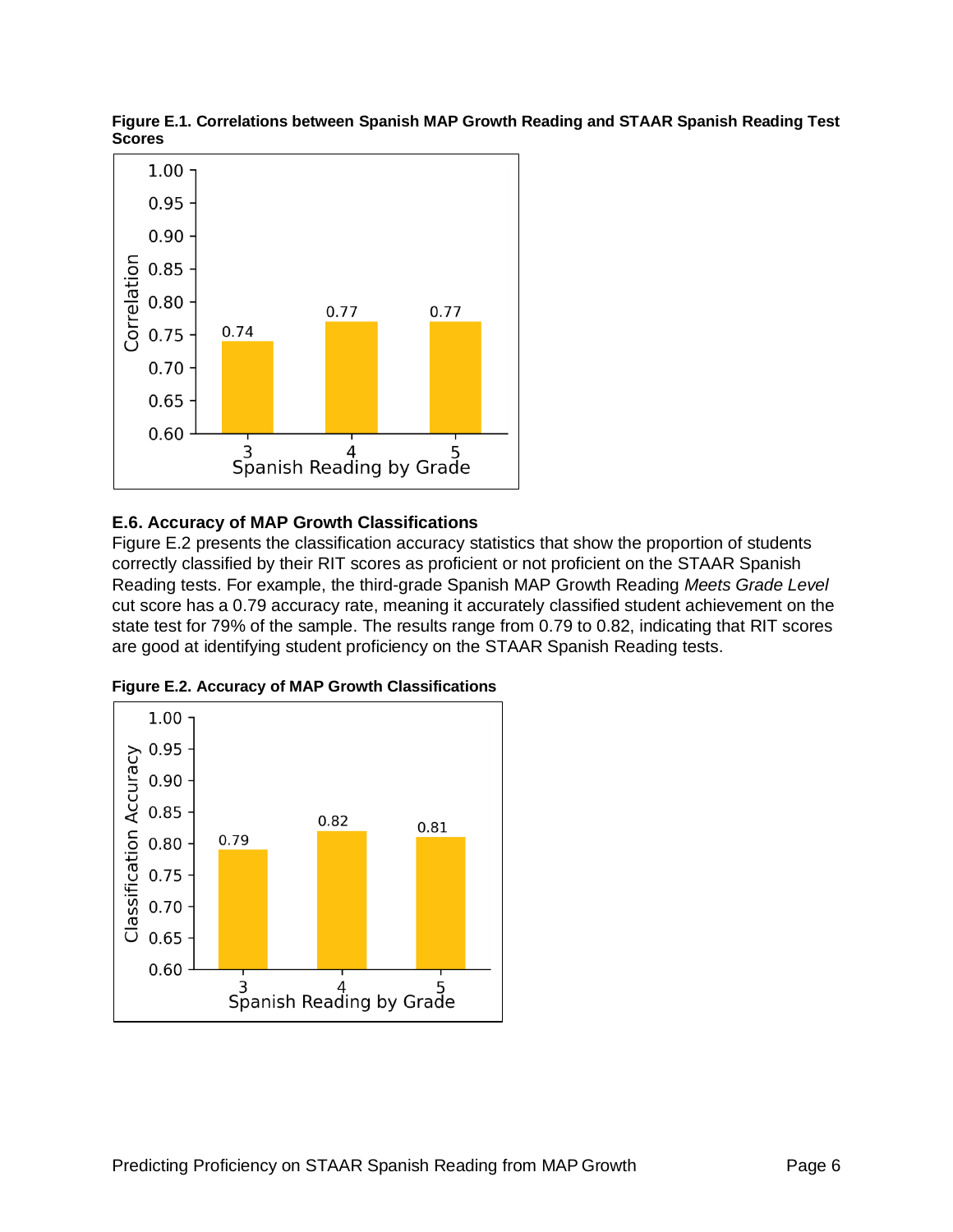# **1. Introduction**

#### <span id="page-6-1"></span><span id="page-6-0"></span>**1.1. Purpose of the Study**

 $NWEA<sup>®</sup>$  is committed to providing partners with useful tools to help make inferences about student learning from MAP<sup>®</sup> Growth™ test scores. One important use of MAP Growth results is to predict a student's performance on the state summative assessment at different times throughout the year. This allows educators and parents to determine if a student is on track in their learning to meet state standards by the end of the year or, given a student's learning profile, is on track to obtain rigorous, realistic growth in their content knowledge and skills.

This document presents results from a linking study conducted by NWEA to statistically connect the scores of the State of Texas Assessments of Academic Readiness (STAAR) Spanish assessment in grades 3–5 reading with Rasch Unit (RIT) scores from the Spanish MAP Growth Reading assessments taken during the Spring 2019 term. Specifically, this report presents the following results:

- 1. Student sample demographics
- 2. Descriptive statistics of test scores
- 3. MAP Growth cut scores from fall, winter, and spring that correspond to the performance levels on the spring STAAR Spanish Reading assessment
- 4. Classification accuracy statistics to determine the degree to which MAP Growth accurately predicts student proficiency status on the STAAR Spanish Reading tests
- 5. The probability of achieving grade-level proficiency on the STAAR Spanish Reading assessment based on MAP Growth RIT scores from fall, winter, and spring

#### <span id="page-6-2"></span>**1.2. Assessment Overview**

The STAAR Spanish assessment is aligned to the Texas Essential Knowledge and Skills (TEKS) curriculum in Spanish and is administered to eligible students for whom a Spanish version of STAAR is the most appropriate measure of their academic progress. A cut score is the minimum score a student must get on a test to be placed in a certain performance level. The STAAR Spanish Reading assessment has three cut scores that distinguish between the following performance levels: *Did Not Meet Grade Level*, *Approaches Grade Level*, *Meets Grade Level*, and *Masters Grade Level*. The *Meets Grade Level* cut score demarks the minimum level of performance considered to be proficient for accountability purposes.

The Spanish MAP Growth Reading assessments were developed to help partners better understand what Spanish-speaking students know and are ready to learn. Scores are reported on the RIT vertical scale with a range of 100 to 350. To aid the interpretation of scores, NWEA conducts norming studies of student and school performance on MAP Growth. Achievement status norms show how well a student performed on MAP Growth compared to students in the norming group. It does this by associating the student's RIT score with a percentile ranking. Growth norms provide expected score gains across test administrations (e.g., the relative evaluation of a student's growth from fall to spring).

This study uses the 2020 Spanish reading user norms that are on the Spanish reading scale. These user norms are drawn from a limited pool of test events and are not nationally representative like the general MAP Growth norms. Nevertheless, they provide useful contextual information about student performance in the fall, winter, and spring and growth between two terms on the Spanish MAP Growth Reading assessments (NWEA, 2021).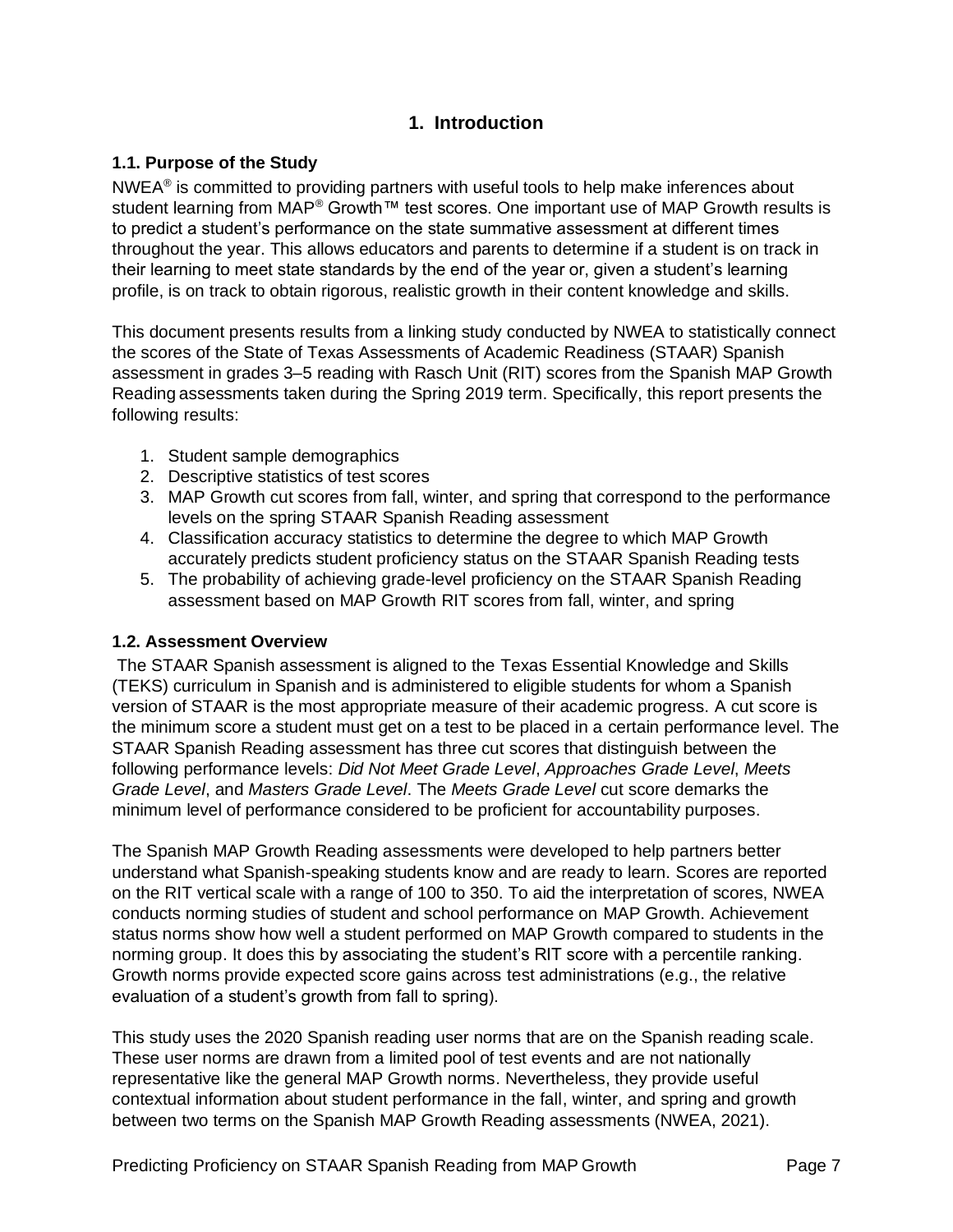## **2. Methods**

## <span id="page-7-1"></span><span id="page-7-0"></span>**2.1. Data Collection**

This linking study is based on data from the Spring 2019 administrations of the Spanish MAP Growth Reading and STAAR Spanish Reading assessments. NWEA recruited Texas districts to participate in the study by sharing their student and score data for the target term. Districts also gave NWEA permission to use their students' MAP Growth scores from the NWEA in-house database. Once state score information was received by NWEA, each student's state testing record was matched to their MAP Growth score based on the student's first and last names, date of birth, student ID, and other available identifying information. Only students who took both the MAP Growth and STAAR Spanish Reading assessments in Spring 2019 were included in the study sample.

#### <span id="page-7-2"></span>**2.2. Post-Stratification Weighting**

Post-stratification weights were applied to the calculations to ensure that the linking study sample represented the state's test-taking student population in terms of race, sex, and performance level. These variables were selected because they are known to be correlated with students' academic achievement and are often available in state summative assessment reports. The weighted sample will match the target population as closely as possible on the key demographics and performance characteristics as defined by the state.

A raking procedure was used to calculate the post-stratification weights that either compensate for the underrepresentation of certain groups or attenuate the overrepresentation of certain groups. Raking uses iterative procedures to obtain weights that match sample marginal distributions to known population margins. The following steps were taken during this process:

- 1. Calculate marginal distributions of race, sex, and performance level for the sample and population.
- 2. Calculate post-stratification weights with the rake function from the survey package in R (Lumley, 2019).
- 3. Trim the weights that are outside the range of 0.3 to 3.0.
- 4. Apply the weights to the sample before conducting the linking study analyses.

## <span id="page-7-3"></span>**2.3. MAP Growth Cut Scores**

Spanish MAP Growth Reading cut scores that predict student achievement on the STAAR Spanish Reading assessment are reported for grades 3–5. Percentile ranks based on the 2020 Spanish user norms are also provided. These are useful for understanding how students' scores compare to peers nationwide and the relative rigor of a state's performance level designations for its summative assessment.

The equipercentile linking method (Kolen & Brennan, 2004) was used to identify the spring Spanish MAP Growth Reading RIT scores that correspond to the spring STAAR Spanish Reading performance level cut scores. The equipercentile linking procedure matches scores on the two scales that have the same percentile rank (i.e., the proportion of tests at or below each score). For example, let x represent a score on Test  $X$  (e.g., STAAR Spanish). Its equipercentile equivalent score on Test Y (e.g., MAP Growth),  $e_y(x)$ , can be obtained through a cumulativedistribution-based linking function defined in Equation 1: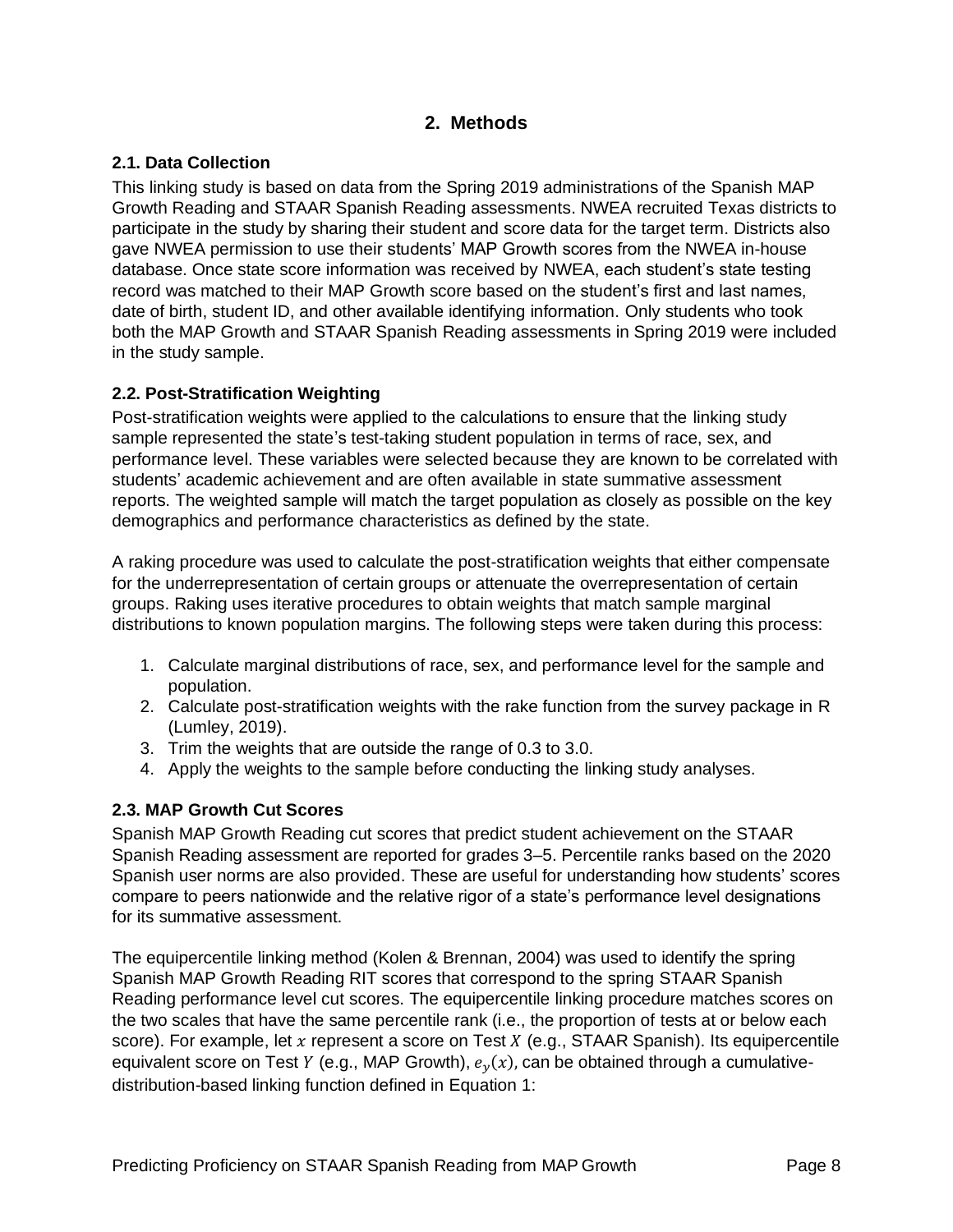$$
e_y(x) = G^{-1}[P(x)] \tag{1}
$$

where  $e_y(x)$  is the equipercentile equivalent of score  $x$  on STAAR Spanish on the scale of MAP Growth,  $P(x)$  is the percentile rank of a given score on STAAR Spanish, and  $G^{-1}$  is the inverse of the percentile rank function for MAP Growth that indicates the score on MAP Growth corresponding to a given percentile. Polynomial loglinear pre-smoothing was applied to reduce irregularities of the score distributions and equipercentile linking curve.

The Spanish MAP Growth Reading conditional growth norms provide students' expected score gains across terms within the same school year, such as growth from fall to spring within the same grade. This information was used to calculate the fall and winter cut scores. Equation 2 was used to determine the previous term's MAP Growth score needed to reach the spring cut score, considering the expected growth associated with the previous RIT score:

$$
RIT_{PredSpring} = RIT_{previous} + g \tag{2}
$$

where:

- $\frac{R}{T_{predSpring}}$  is the predicted MAP Growth spring score.
- $\frac{R}{T}$   $\frac{R}{T}$   $\frac{P}{T}$  is the previous term's RIT score.
- $\alpha$  is the expected growth from the previous RIT (e.g., fall or winter) to the spring RIT score.

#### <span id="page-8-0"></span>**2.4. Classification Accuracy**

The degree to which MAP Growth predicts student proficiency status on the STAAR Spanish Reading tests can be described using classification accuracy statistics based on the MAP Growth spring RIT cut scores. The results show the proportion of students correctly classified by their RIT scores as proficient or not proficient on the STAAR Spanish Reading test. [Table 2.1](#page-8-1) describes the classification accuracy statistics provided in this report (Pommerich et al., 2004).

| <b>Statistic</b>                                  | Description*                          | Interpretation                                                                                                                           |
|---------------------------------------------------|---------------------------------------|------------------------------------------------------------------------------------------------------------------------------------------|
| Overall<br>Classification<br><b>Accuracy Rate</b> | $(TP + TN) / (total)$<br>sample size) | Proportion of the study sample whose proficiency classification<br>on the state test was correctly predicted by MAP Growth cut<br>scores |
| <b>False Negative</b><br>(FN) Rate                | $FN / (FN + TP)$                      | Proportion of not-proficient students identified by MAP Growth<br>in those observed as proficient on the state test                      |
| <b>False Positive</b><br>(FP) Rate                | $FP / (FP + TN)$                      | Proportion of proficient students identified by MAP Growth in<br>those observed as not proficient on the state test                      |
| Sensitivity                                       | $TP / (TP + FN)$                      | Proportion of proficient students identified by MAP Growth in<br>those observed as such on the state test                                |
| Specificity                                       | $TN / (TN + FP)$                      | Proportion of not-proficient students identified by MAP Growth<br>in those observed as such on the state test                            |
| Precision                                         | $TP / (TP + FP)$                      | Proportion of observed proficient students on the state test in<br>those identified as such by the MAP Growth test                       |

<span id="page-8-1"></span>**Table 2.1. Description of Classification Accuracy Summary Statistics**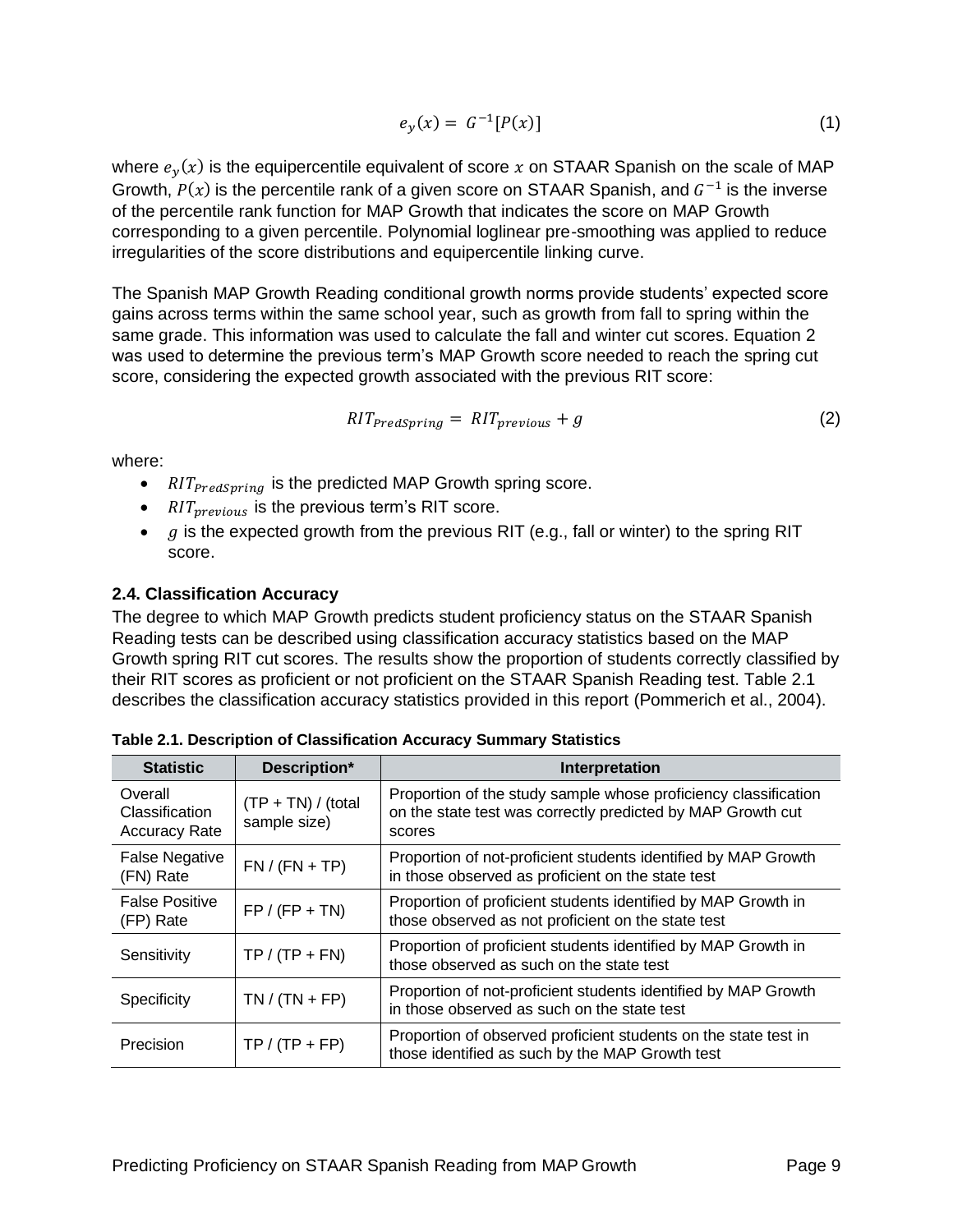| <b>Statistic</b>              | Description*                                                           | Interpretation                                                                                                                                                                                        |
|-------------------------------|------------------------------------------------------------------------|-------------------------------------------------------------------------------------------------------------------------------------------------------------------------------------------------------|
| Area Under the<br>Curve (AUC) | Area under the<br>receiver operating<br>characteristics<br>(ROC) curve | How well MAP Growth cut scores separate the study sample<br>into proficiency categories that match those from the state test<br>cut scores. An AUC at or above 0.80 is considered "good"<br>accuracy. |

 $*FP = false$  positives.  $FN = false$  negatives. TP = true positives. TN = true negatives.

#### <span id="page-9-0"></span>**2.5. Proficiency Projections**

In addition to calculating the MAP Growth fall and winter cut scores, the MAP Growth conditional growth norms data were also used to calculate the probability of reaching proficiency on the STAAR Spanish Reading test based on a student's RIT scores from fall, winter, and spring. Equation 3 was used to calculate the probability of a student achieving *Meets Grade Level* performance on the STAAR Spanish Reading test based on their fall or winter RIT score:

$$
Pr(Achieving \textit{Meets Grade Level in spring} | starting \textit{RIT}) = \Phi\left(\frac{RIT_{previous} + g - RIT_{SpringCut}}{SD}\right) \tag{3}
$$

where:

- $\bullet$   $\Phi$  is the standard normal cumulative distribution function.
- $RIT_{previous}$  is the student's RIT score in fall or winter.
- $\bullet$  *g* is the expected growth from the previous RIT (e.g., fall or winter) to the spring RIT.
- RIT<sub>SpringCut</sub> is the MAP Growth *Meets Grade Level* cut score for spring.
- $SD$  is the conditional standard deviation of the expected growth,  $g$ .

Equation 4 was used to estimate the probability of a student achieving *Meets Grade Level* performance on the STAAR Spanish Reading test based on their spring RIT score ( $RIT_{\text{Snring}}$ ):

$$
Pr(Achieving \textit{Meets Grade Level in spring } | \textit{spring RIT}) = \Phi\left(\frac{RIT_{Spring} - RIT_{SpringCut}}{SE}\right) \tag{4}
$$

where  $SE$  is the standard error of measurement for MAP Growth.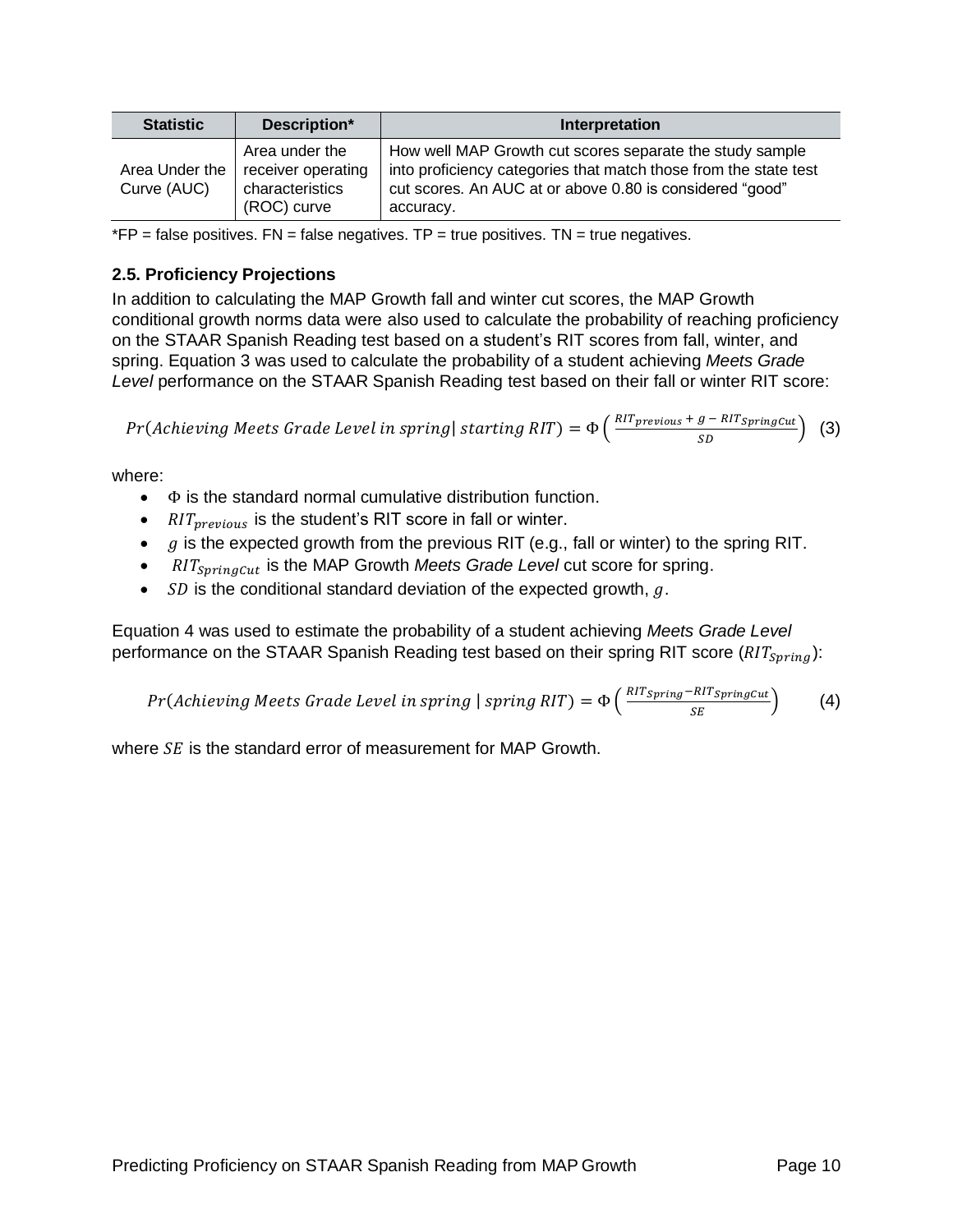## **3. Results**

## <span id="page-10-1"></span><span id="page-10-0"></span>**3.1. Study Sample**

Only students who took both the Spanish MAP Growth Reading and STAAR Spanish Reading assessments in Spring 2019 were included in the study sample. Data used in this study were collected from six districts and 70 schools in Texas. [Table 3.1](#page-10-3) presents the demographic distributions of race, sex, and performance level in both the original unweighted and weighted study sample, as well as the distributions of the target population of students who took the Spring 2019 STAAR Spanish Reading tests. Since the original study sample is different from the target STAAR Spanish Reading population, post-stratification weights were applied to the linking study sample to improve its representativeness. The demographic distributions of the sample after weighting are almost identical to the STAAR Spanish Reading student population distributions. The analyses in this study were therefore conducted using the weighted sample.

|                      |                             | %Students by Grade |       |      |                             |       |      |                                   |                           |        |  |
|----------------------|-----------------------------|--------------------|-------|------|-----------------------------|-------|------|-----------------------------------|---------------------------|--------|--|
|                      |                             |                    |       |      | <b>Linking Study Sample</b> |       |      |                                   | Spring 2019 STAAR Spanish |        |  |
|                      |                             | <b>Unweighted</b>  |       |      | Weighted                    |       |      | <b>Reading Student Population</b> |                           |        |  |
|                      | <b>Demographic Subgroup</b> | 3                  | 4     | 5    | 3                           | 4     | 5    | 3                                 | 4                         | 5      |  |
|                      | Total N                     | 1,148              | 1,015 | 763  | 1.148                       | 1.015 | 763  | 33,060                            | 25.566                    | 15,979 |  |
|                      | Hispanic                    | 98.3               | 96.8  | 93.4 | 98.7                        | 98.7  | 98.5 | 98.7                              | 98.7                      | 98.5   |  |
| Race                 | Other                       | 0.5                | 0.6   | 4.2  | 0.5                         | 0.5   | 0.5  | 0.5                               | 0.5                       | 0.5    |  |
|                      | White                       | 1.1                | 2.6   | 2.4  | 0.7                         | 0.9   | 1.0  | 0.7                               | 0.9                       | 1.0    |  |
| Sex                  | Female                      | 53.2               | 49.7  | 50.5 | 50.5                        | 50.4  | 49.7 | 50.5                              | 50.4                      | 49.7   |  |
|                      | Male                        | 46.8               | 50.3  | 49.5 | 49.5                        | 49.6  | 50.3 | 49.5                              | 49.6                      | 50.3   |  |
|                      | Did Not Meet                | 28.8               | 38.2  | 14.4 | 30.6                        | 40.7  | 20.4 | 30.6                              | 40.7                      | 20.4   |  |
| Performance<br>Level | Approaches                  | 32.3               | 31.6  | 25.7 | 30.5                        | 30.4  | 26.7 | 30.5                              | 30.4                      | 26.7   |  |
|                      | Meets                       | 18.0               | 19.7  | 34.5 | 18.0                        | 16.6  | 31.6 | 18.0                              | 16.6                      | 31.6   |  |
|                      | Masters                     | 20.8               | 10.4  | 25.4 | 20.8                        | 12.3  | 21.3 | 20.8                              | 12.3                      | 21.3   |  |

#### <span id="page-10-3"></span>**Table 3.1. Linking Study Sample Demographics**

Despite having a sample size being below the usual threshold of 1,000 students, fifth grade was included in the study sample because of the robust correlation and classification accuracy statistics observed between the two assessments for this grade cohort.

# <span id="page-10-2"></span>**3.2. Descriptive Statistics**

[Table 3.2](#page-11-1) presents descriptive statistics of the Spanish MAP Growth Reading and STAAR Spanish Reading test scores from Spring 2019, including the correlation coefficient (*r*) between them. The coefficients between the scores range from 0.74 to 0.77. These values indicate a high positive correlation among the scores, which is important validity evidence for the claim that MAP Growth scores are good predictors of performance on the STAAR Spanish Reading assessments.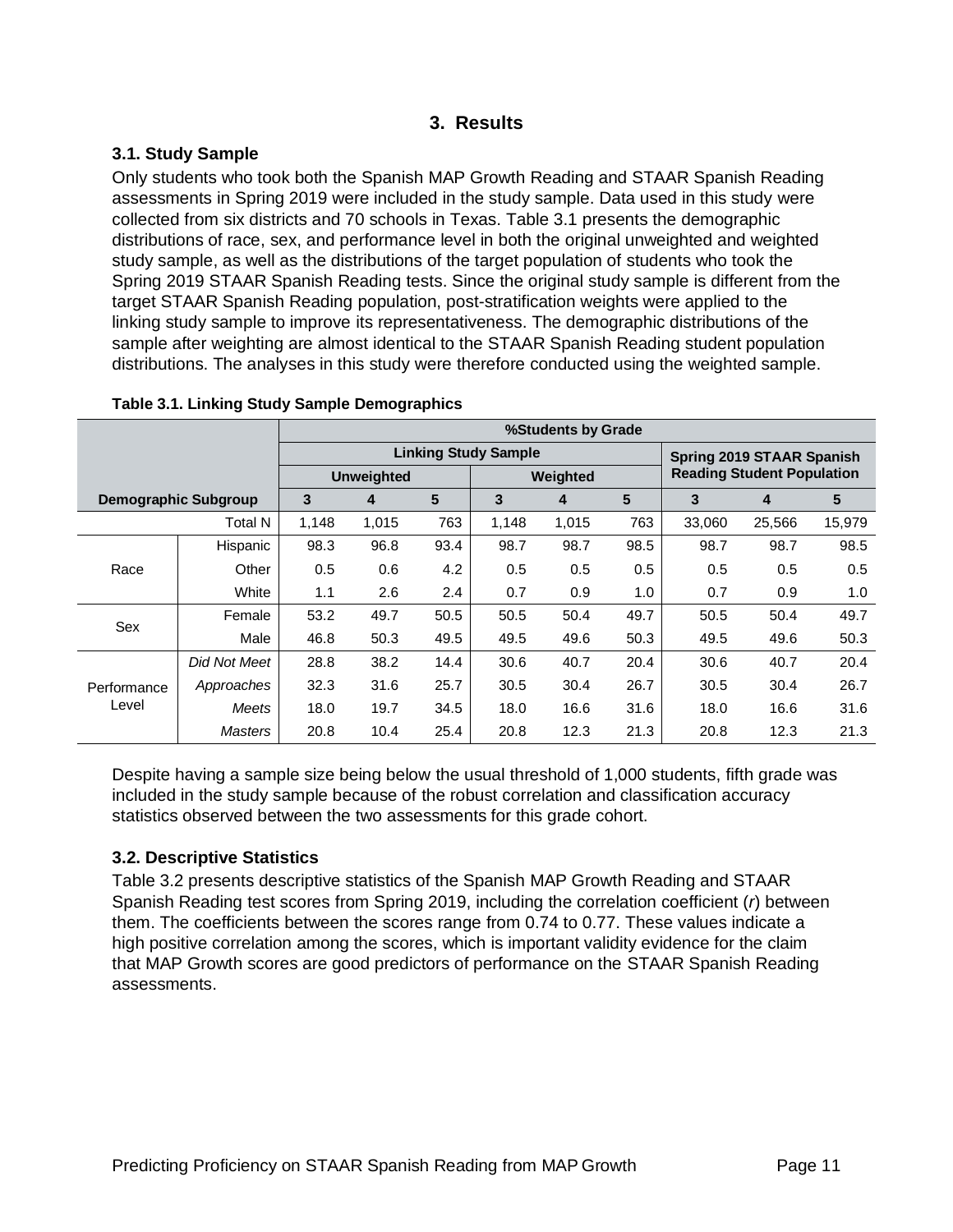|       |       |      |             |           | <b>STAAR Spanish Reading*</b> |      |             | Spanish MAP Growth Reading* |      |      |
|-------|-------|------|-------------|-----------|-------------------------------|------|-------------|-----------------------------|------|------|
| Grade | N     |      | <b>Mean</b> | <b>SD</b> | Min.                          | Max. | <b>Mean</b> | <b>SD</b>                   | Min. | Max. |
| 3     | 1.148 | 0.74 | 1409.8      | 159.7     | 1073                          | 1978 | 193.4       | 14.4                        | 149  | 234  |
| 4     | 1.015 | 0.77 | 1454.6      | 159.1     | 119                           | 2056 | 199.9       | 14.8                        | 150  | 240  |
| 5     | 763   | 0.77 | 1580.6      | 145.1     | 1154                          | 2146 | 205.6       | 14.6                        | 158  | 249  |

<span id="page-11-1"></span>**Table 3.2. Descriptive Statistics of Test Scores**

\*SD = standard deviation. Min. = minimum. Max. = maximum.

#### <span id="page-11-0"></span>**3.3. MAP Growth Cut Scores**

[Table 3.3](#page-11-2) presents the STAAR Spanish Reading scale score ranges and the corresponding Spanish MAP Growth Reading RIT cut scores and percentile ranges by content area and grade. <sup>2</sup> Bolded numbers indicate the cut scores considered to be at least proficient for accountability purposes. These tables can be used to predict a student's likely performance level on the STAAR Spanish Reading spring assessment when MAP Growth is taken in the fall, winter, or spring. For example, a third-grader who obtained a Spanish MAP Growth Reading RIT score of 193 in the fall is likely to achieve *Meets Grade Level* performance on the STAAR Spanish Reading test. A third-grader who obtained a Spanish MAP Growth Reading RIT score of 199 in the spring is also likely to achieve *Meets Grade Level* performance on the STAAR Spanish Reading assessment. The spring cut score is higher than the fall cut score because growth is expected between fall and spring as students receive more instruction during the school year.

| <b>STAAR Spanish Reading</b> |             |                     |            |                                   |             |                   |             |                   |  |
|------------------------------|-------------|---------------------|------------|-----------------------------------|-------------|-------------------|-------------|-------------------|--|
| Grade                        |             | <b>Did Not Meet</b> |            | <b>Approaches</b>                 |             | <b>Meets</b>      |             | <b>Masters</b>    |  |
| 3                            |             | 668-1317            |            | 1318-1443                         |             | 1444-1531         |             | 1532-1978         |  |
| 4                            |             | 711-1412            |            | 1413-1538                         |             | 1539-1635         |             | 1636-2056         |  |
| 5                            |             | 782-1460            |            | 1461-1581                         |             | 1582-1700         |             | 1701-2146         |  |
|                              |             |                     |            | <b>Spanish MAP Growth Reading</b> |             |                   |             |                   |  |
|                              |             | <b>Did Not Meet</b> |            | <b>Approaches</b>                 |             | <b>Meets</b>      |             | <b>Masters</b>    |  |
| Grade                        | <b>RIT</b>  | <b>Percentile</b>   | <b>RIT</b> | <b>Percentile</b>                 | <b>RIT</b>  | <b>Percentile</b> | <b>RIT</b>  | <b>Percentile</b> |  |
| Fall                         |             |                     |            |                                   |             |                   |             |                   |  |
| 3                            | 100-178     | $1 - 40$            | 179-192    | $41 - 78$                         | $193 - 200$ | $79 - 91$         | $201 - 350$ | $92 - 99$         |  |
| 4                            | 100-188     | $1 - 44$            | 189-202    | $45 - 78$                         | $203 - 212$ | 79-92             | 213-350     | $93 - 99$         |  |
| 5                            | 100-189     | $1 - 29$            | 190-202    | $30 - 62$                         | $203 - 214$ | 63-87             |             | 88-99             |  |
| Winter                       |             |                     |            |                                   |             |                   |             |                   |  |
| 3                            | 100-185     | $1 - 42$            | 186-197    | $43 - 74$                         | 198-204     | $75 - 87$         | 205-350     | 88-99             |  |
| 4                            | 100-194     | $1 - 46$            | 195-206    | $47 - 77$                         | $207 - 214$ | 78-90             | 215-350     | $91 - 99$         |  |
| 5                            | $100 - 193$ | $1 - 28$            | 194-206    | $29 - 63$                         | $207 - 216$ | $64 - 84$         | $217 - 350$ | $85 - 99$         |  |
| <b>Spring</b>                |             |                     |            |                                   |             |                   |             |                   |  |
| 3                            | 100-186     | $1 - 42$            | 187-198    | $43 - 74$                         | 199-205     | $75 - 87$         | 206-350     | 88-99             |  |
| 4                            | 100-196     | $1 - 46$            | 197-207    | $47 - 75$                         | $208 - 215$ | 76-89             | 216-350     | $90 - 99$         |  |
| 5                            | 100-197     | $1 - 31$            | 198-208    | $32 - 61$                         | $209 - 217$ | $62 - 82$         | 218-350     | 83-99             |  |

#### <span id="page-11-2"></span>**Table 3.3. MAP Growth Cut Scores**

 $2$  The fall and winter cuts are not adjusted for instructional weeks as configured by partners.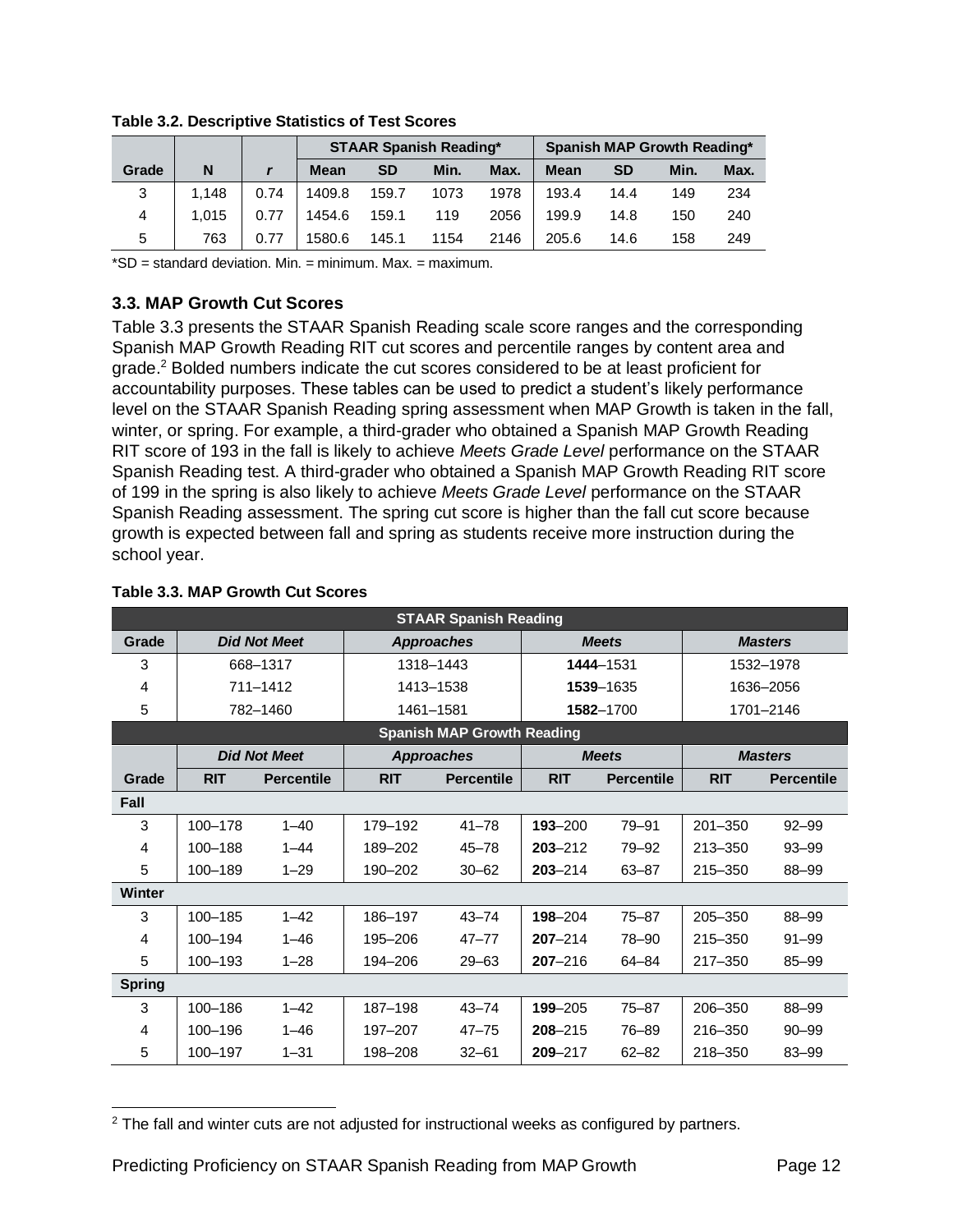#### <span id="page-12-0"></span>**3.4. Classification Accuracy**

[Table 3.4](#page-12-2) presents the classification accuracy summary statistics, including the overall classification accuracy rate. These results indicate how well the Spanish MAP Growth Reading spring RIT scores predict proficiency on the STAAR Spanish Reading tests, providing insight into the predictive validity of MAP Growth. The overall classification accuracy rate ranges from 0.79 to 0.82. These values suggest that the RIT cut scores are good at classifying students as proficient or not proficient on the STAAR Spanish Reading assessment.

Although the results show that MAP Growth Reading scores can be used to predict student proficiency on the STAAR Spanish Reading test with relatively high accuracy, there is a notable limitation to how these results should be used and interpreted. The STAAR Spanish Reading and MAP Growth Reading assessments are designed for different purposes and measure slightly different constructs even within the same content area. Therefore, scores on the two tests cannot be assumed to be interchangeable. MAP Growth may not be used as a substitute for the state tests and vice versa.

|       |       | <b>Spanish Reading Cut Score</b> |              | <b>Class.</b> | Rate*     |           |                    |                    |                  |      |
|-------|-------|----------------------------------|--------------|---------------|-----------|-----------|--------------------|--------------------|------------------|------|
| Grade | N     | <b>MAP Growth</b>                | <b>STAAR</b> | Accuracy*     | <b>FP</b> | <b>FN</b> | <b>Sensitivity</b> | <b>Specificity</b> | <b>Precision</b> | AUC* |
| C     | .148. | 199                              | 1444         | 0.79          | 0.18      | 0.25      | 0.75               | 0.82               | 0.72             | 0.87 |
|       | .015  | 208                              | 1539         | 0.82          | 0.15      | 0.25      | 0.75               | 0.85               | 0.67             | 0.89 |
| 5     | 763   | 209                              | 1582         | 0.81          | 0.12      | 0.25      | 0.75               | 0.88               | 0.88             | 0.91 |

#### <span id="page-12-2"></span>**Table 3.4. Classification Accuracy Results**

 $*$ Class. Accuracy = overall classification accuracy rate. FP = false positives. FN = false negatives. AUC = area under the ROC curve.

## <span id="page-12-1"></span>**3.5. Proficiency Projections**

[Table 3.5](#page-13-0) presents the estimated probability of achieving *Meets Grade Level* performance on the STAAR Spanish Reading test based on RIT scores from fall, winter, or spring. "Prob." indicates the probability of obtaining proficiency status on the STAAR Spanish Reading test in the spring. For example, a third-grader who obtained a Spanish MAP Growth Reading score of 200 in the fall has a 78% chance of reaching *Meets Grade Level* or higher on the STAAR Spanish Reading test in the spring.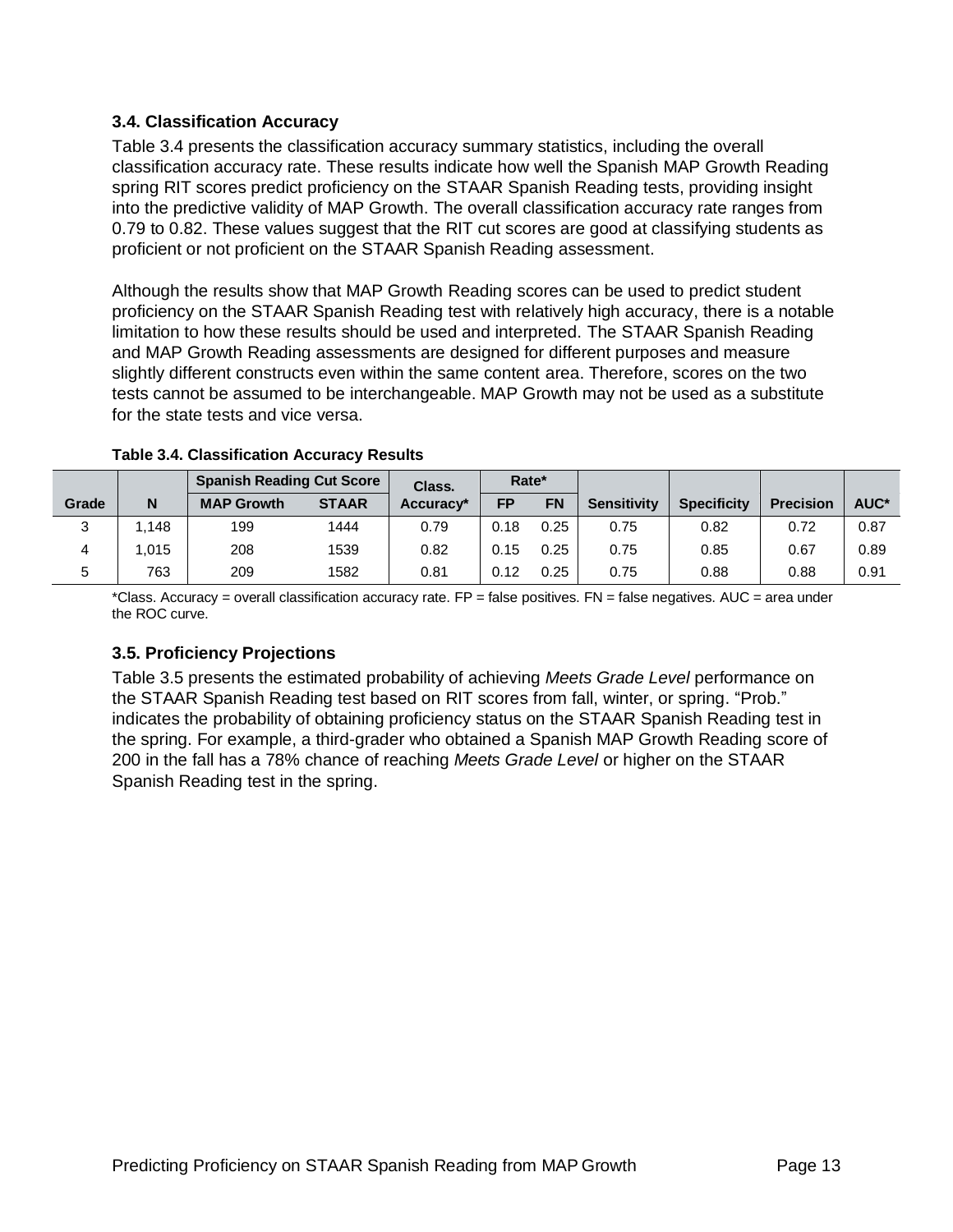| <b>Spanish Reading</b> |              |               |            |                              |        |            |                              |        |               |                              |        |
|------------------------|--------------|---------------|------------|------------------------------|--------|------------|------------------------------|--------|---------------|------------------------------|--------|
|                        | Fall         |               |            |                              | Winter |            | <b>Spring</b>                |        |               |                              |        |
|                        | <b>Start</b> | <b>Spring</b> | Fall       | <b>Projected Proficiency</b> |        | Winter     | <b>Projected Proficiency</b> |        | <b>Spring</b> | <b>Projected Proficiency</b> |        |
| Grade                  | %ile         | Cut           | <b>RIT</b> | <b>Meets</b>                 | Prob.  | <b>RIT</b> | <b>Meets</b>                 | Prob.  | <b>RIT</b>    | <b>Meets</b>                 | Prob.  |
|                        | 5            | 199           | 159        | No                           | < 0.01 | 166        | No                           | < 0.01 | 166           | No                           | < 0.01 |
|                        | 10           | 199           | 164        | No                           | < 0.01 | 171        | No                           | < 0.01 | 171           | No                           | < 0.01 |
|                        | 15           | 199           | 168        | No                           | < 0.01 | 174        | No                           | < 0.01 | 175           | No                           | < 0.01 |
|                        | 20           | 199           | 170        | No                           | < 0.01 | 177        | No                           | < 0.01 | 178           | No                           | < 0.01 |
|                        | 25           | 199           | 173        | No                           | 0.01   | 179        | No                           | < 0.01 | 180           | No                           | < 0.01 |
|                        | 30           | 199           | 175        | No                           | 0.02   | 181        | No                           | 0.01   | 182           | No                           | < 0.01 |
|                        | 35           | 199           | 177        | No                           | 0.03   | 183        | No                           | 0.01   | 184           | No                           | < 0.01 |
|                        | 40           | 199           | 179        | No                           | 0.06   | 185        | No                           | 0.02   | 186           | No                           | < 0.01 |
|                        | 45           | 199           | 180        | No                           | 0.08   | 187        | No                           | 0.05   | 188           | No                           | < 0.01 |
| 3                      | 50           | 199           | 182        | No                           | 0.10   | 189        | No                           | 0.09   | 190           | No                           | < 0.01 |
|                        | 55           | 199           | 184        | No                           | 0.15   | 190        | No                           | 0.11   | 191           | No                           | 0.01   |
|                        | 60           | 199           | 186        | No                           | 0.22   | 192        | No                           | 0.18   | 193           | No                           | 0.03   |
|                        | 65           | 199           | 187        | No                           | 0.26   | 194        | No                           | 0.27   | 195           | No                           | 0.11   |
|                        | 70           | 199           | 189        | No                           | 0.35   | 196        | No                           | 0.38   | 197           | No                           | 0.27   |
|                        | 75           | 199           | 191        | <b>No</b>                    | 0.40   | 198        | Yes                          | 0.50   | 199           | Yes                          | 0.50   |
|                        | 80           | 199           | 194        | Yes                          | 0.55   | 200        | Yes                          | 0.62   | 201           | Yes                          | 0.73   |
|                        | 85           | 199           | 196        | Yes                          | 0.65   | 203        | Yes                          | 0.78   | 204           | Yes                          | 0.94   |
|                        | 90           | 199           | 200        | Yes                          | 0.78   | 206        | Yes                          | 0.89   | 208           | Yes                          | >0.99  |
|                        | 95           | 199           | 205        | Yes                          | 0.90   | 211        | Yes                          | 0.98   | 213           | Yes                          | >0.99  |
|                        | 5            | 208           | 167        | No                           | < 0.01 | 172        | No                           | < 0.01 | 175           | No                           | < 0.01 |
|                        | 10           | 208           | 172        | No                           | < 0.01 | 177        | No                           | < 0.01 | 180           | No                           | < 0.01 |
|                        | 15           | 208           | 176        | No                           | < 0.01 | 181        | No                           | < 0.01 | 184           | No                           | < 0.01 |
|                        | 20           | 208           | 179        | No                           | < 0.01 | 184        | No                           | < 0.01 | 187           | No                           | < 0.01 |
|                        | 25           | 208           | 181        | No                           | 0.01   | 186        | No                           | < 0.01 | 189           | No                           | < 0.01 |
|                        | 30           | 208           | 183        | No                           | 0.01   | 188        | No                           | < 0.01 | 191           | No                           | < 0.01 |
|                        | 35           | 208           | 185        | No                           | 0.02   | 190        | No                           | < 0.01 | 193           | No                           | < 0.01 |
|                        | 40           | 208           | 187        | No                           | 0.04   | 192        | No                           | 0.01   | 195           | No                           | < 0.01 |
|                        | 45           | 208           | 189        | No                           | 0.07   | 194        | No                           | 0.02   | 196           | No                           | < 0.01 |
| 4                      | 50           | 208           | 191        | No                           | 0.09   | 196        | No                           | 0.04   | 198           | No                           | < 0.01 |
|                        | 55           | 208           | 193        | No                           | 0.14   | 198        | No                           | 0.08   | 200           | No                           | 0.01   |
|                        | 60           | 208           | 195        | No                           | 0.17   | 200        | No                           | 0.15   | 202           | No                           | 0.03   |
|                        | 65           | 208           | 197        | No                           | 0.25   | 202        | No                           | 0.19   | 204           | No                           | 0.11   |
|                        | 70           | 208           | 199        | No                           | 0.34   | 204        | No                           | 0.30   | 205           | No                           | 0.17   |
|                        | 75           | 208           | 201        | No                           | 0.39   | 206        | No                           | 0.43   | 208           | Yes                          | 0.50   |
|                        | 80           | 208           | 203        | Yes                          | 0.50   | 208        | Yes                          | 0.57   | 210           | Yes                          | 0.73   |
|                        | 85           | 208           | 206        | Yes                          | 0.61   | 211        | Yes                          | 0.76   | 213           | Yes                          | 0.94   |
|                        | 90           | 208           | 210        | Yes                          | 0.75   | 215        | Yes                          | 0.92   | 216           | Yes                          | 0.99   |
|                        | 95           | 208           | 215        | Yes                          | 0.89   | 220        | Yes                          | 0.99   | 221           | Yes                          | >0.99  |

<span id="page-13-0"></span>**Table 3.5. Proficiency Projections based on RIT Scores**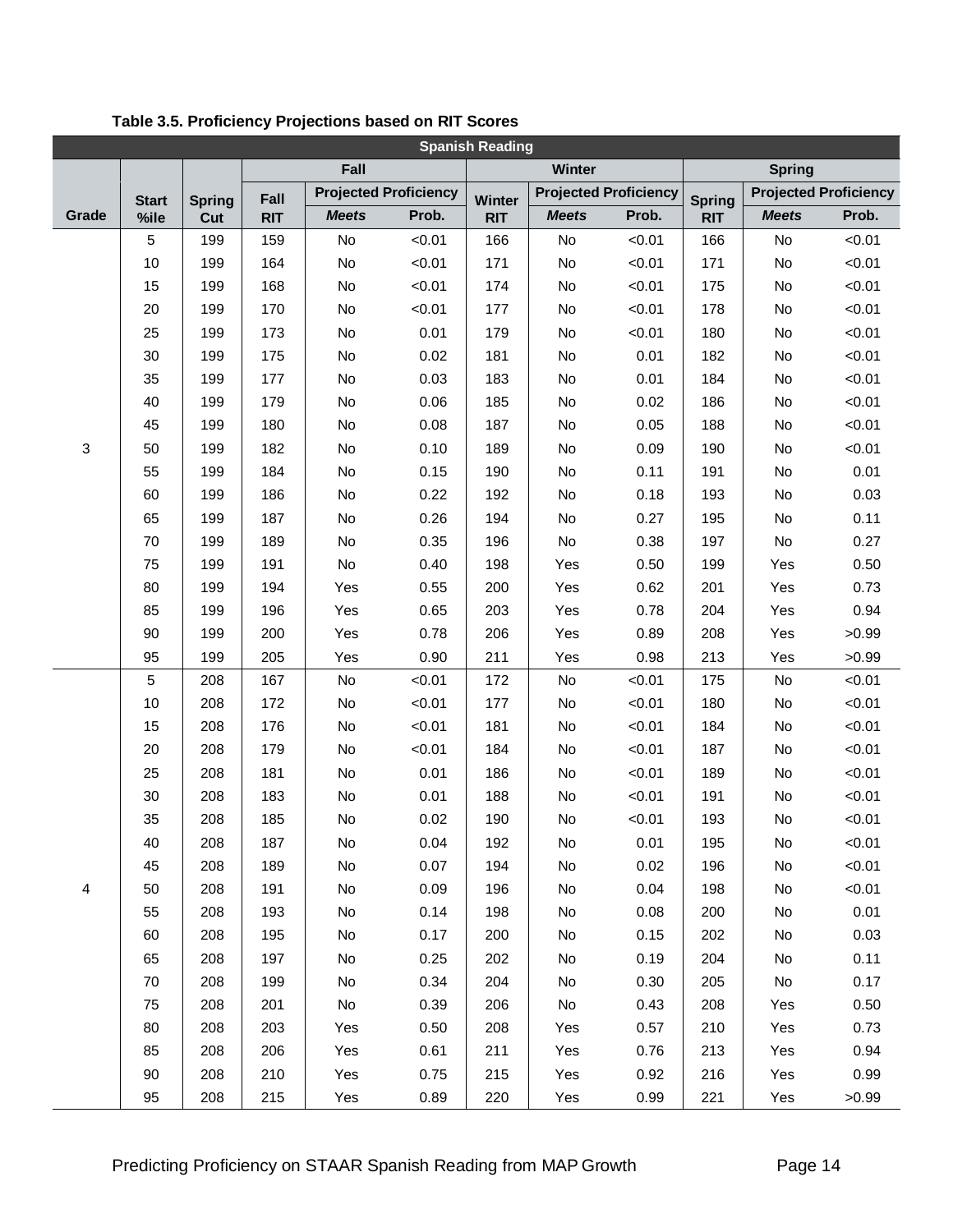| <b>Spanish Reading</b> |              |                      |            |                              |        |            |                              |        |               |                              |        |
|------------------------|--------------|----------------------|------------|------------------------------|--------|------------|------------------------------|--------|---------------|------------------------------|--------|
|                        |              |                      | Fall       |                              |        | Winter     |                              |        | <b>Spring</b> |                              |        |
|                        | <b>Start</b> | <b>Spring</b><br>Cut | Fall       | <b>Projected Proficiency</b> |        | Winter     | <b>Projected Proficiency</b> |        | <b>Spring</b> | <b>Projected Proficiency</b> |        |
| Grade                  | %ile         |                      | <b>RIT</b> | <b>Meets</b>                 | Prob.  | <b>RIT</b> | <b>Meets</b>                 | Prob.  | <b>RIT</b>    | <b>Meets</b>                 | Prob.  |
| 5                      | 5            | 209                  | 174        | No                           | < 0.01 | 178        | <b>No</b>                    | < 0.01 | 182           | <b>No</b>                    | < 0.01 |
|                        | 10           | 209                  | 179        | No                           | < 0.01 | 183        | <b>No</b>                    | < 0.01 | 187           | <b>No</b>                    | < 0.01 |
|                        | 15           | 209                  | 183        | No                           | 0.01   | 187        | No                           | < 0.01 | 190           | No                           | < 0.01 |
|                        | 20           | 209                  | 185        | No                           | 0.02   | 190        | <b>No</b>                    | < 0.01 | 193           | <b>No</b>                    | < 0.01 |
|                        | 25           | 209                  | 188        | No                           | 0.05   | 192        | <b>No</b>                    | 0.01   | 195           | <b>No</b>                    | < 0.01 |
|                        | 30           | 209                  | 190        | No                           | 0.07   | 194        | No                           | 0.02   | 197           | No                           | < 0.01 |
|                        | 35           | 209                  | 192        | No                           | 0.11   | 196        | <b>No</b>                    | 0.04   | 199           | No.                          | < 0.01 |
|                        | 40           | 209                  | 194        | No                           | 0.14   | 198        | <b>No</b>                    | 0.08   | 201           | <b>No</b>                    | 0.01   |
|                        | 45           | 209                  | 196        | No                           | 0.21   | 200        | <b>No</b>                    | 0.14   | 203           | <b>No</b>                    | 0.03   |
|                        | 50           | 209                  | 198        | No                           | 0.29   | 202        | <b>No</b>                    | 0.24   | 205           | No                           | 0.11   |
|                        | 55           | 209                  | 200        | No                           | 0.34   | 204        | <b>No</b>                    | 0.29   | 206           | <b>No</b>                    | 0.17   |
|                        | 60           | 209                  | 202        | No                           | 0.45   | 206        | No                           | 0.43   | 208           | No                           | 0.38   |
|                        | 65           | 209                  | 204        | Yes                          | 0.50   | 207        | Yes                          | 0.50   | 210           | Yes                          | 0.62   |
|                        | 70           | 209                  | 206        | Yes                          | 0.61   | 209        | Yes                          | 0.64   | 212           | Yes                          | 0.83   |
|                        | 75           | 209                  | 208        | Yes                          | 0.71   | 212        | Yes                          | 0.82   | 214           | Yes                          | 0.94   |
|                        | 80           | 209                  | 210        | Yes                          | 0.75   | 214        | <b>Yes</b>                   | 0.86   | 216           | Yes                          | 0.99   |
|                        | 85           | 209                  | 213        | Yes                          | 0.86   | 217        | Yes                          | 0.95   | 219           | Yes                          | >0.99  |
|                        | 90           | 209                  | 217        | Yes                          | 0.93   | 220        | Yes                          | 0.98   | 222           | Yes                          | >0.99  |
|                        | 95           | 209                  | 222        | Yes                          | 0.98   | 226        | Yes                          | >0.99  | 227           | Yes                          | >0.99  |